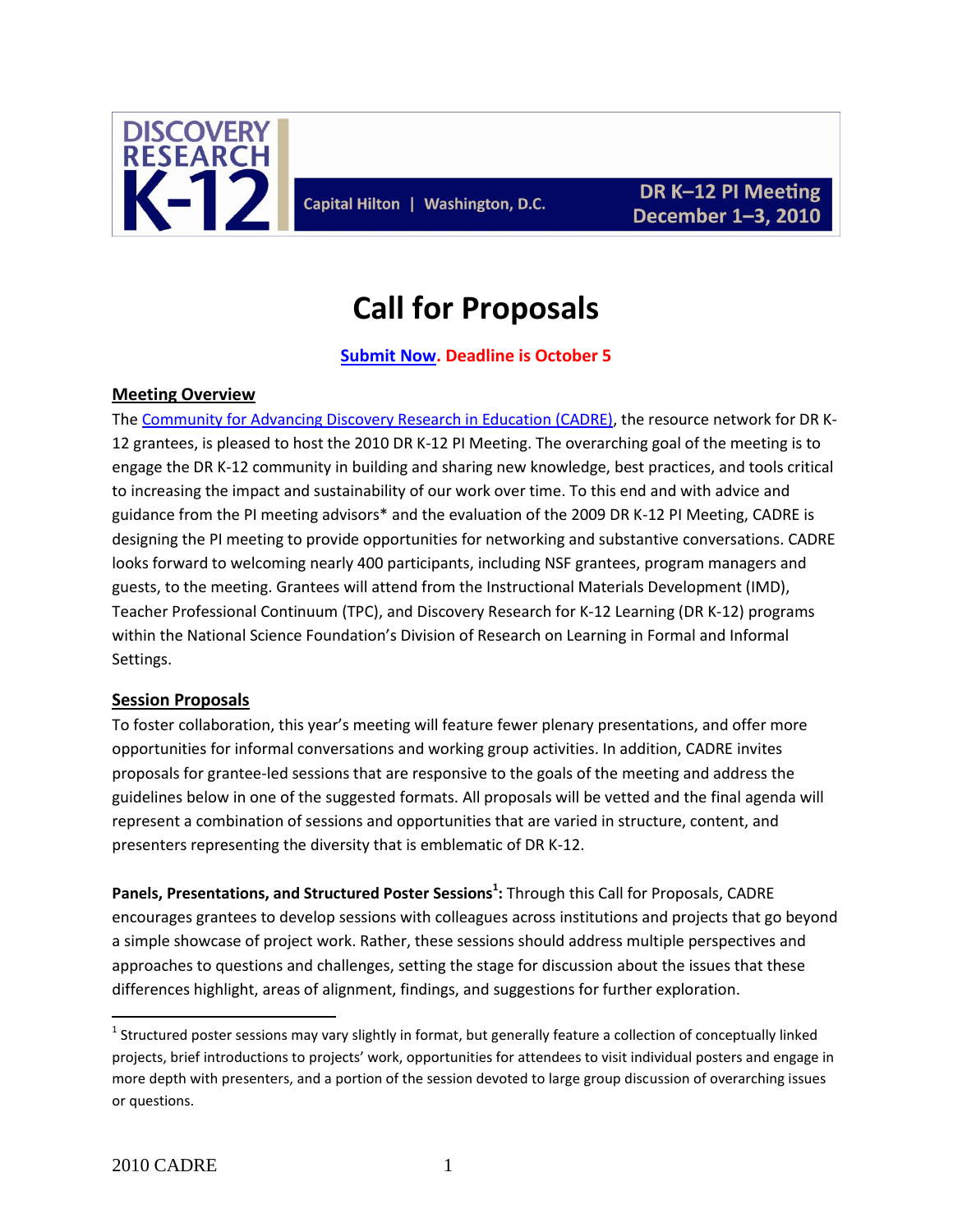As an example, a grantee working on a project that is developing curriculum materials for English Language Learners might contact DR K-12 colleagues who are doing related work and collectively define a theme and common concern on which to focus a session. To identify related projects and potential collaborators, the grantee might search for the keywords "English Language Learners" and "Curriculum" using [Project Smart Search on CADREK12.org.](http://cadrek12.org/project-smart-search) Together the presenters may find that they approach the challenge of developing assessments differently and decide to ask an assessment expert to join a panel presentation. During the session, there is a clear focus on the identified challenge, as the assessment expert offers his/her perspective and each of the curriculum developers presents their approach and findings to date, allowing ample time for discussion and questions.

Please submit proposals that focus on the most compelling questions, challenges, and findings within the following topic areas: STEM content, teacher and student learning, research and evaluation design and methodology, effective collaboration, dissemination, and sustainability. For those who are interested in finding colleagues engaged in work that may, when paired together, create the basis for a compelling session, we encourage you to use [Project Smart Search at CADRE K12.org.](http://cadrek12.org/project-smart-search) You may also contact [CADRE@edc.org](mailto:CADRE@edc.org) for information about possible matching projects. If you haven't already done so, please log onto [CADREK12.org](http://cadrek12.org/) to update your project description and assign keywords that will help others find and learn about your project.

**Product Showcase and Feedback Sessions:** Many IMD, TPC and DR K-12 projects are creating products and instruments such as curriculum units, virtual environments, observation protocols, assessment instruments, etc. The product showcase and feedback sessions are meant to focus on product – participant interaction that provides both the presenter(s) and participant with an opportunity to explore possible additional uses, adaptations and customizations, and/or refinements of a product. For example, in some cases it would be helpful to have a group engage in critical feedback during the development stage of a product such as a virtual game. In other cases, participants might want to consider if and how a product, e.g., a teacher content knowledge assessment instrument, may be used in their work and if customization is required, what that would entail. In these "hands-on" sessions, the product should be available to the participants during the session. *We also encourage those with products to feature them at the poster sessions. Please let us know if you have a product to feature so that we can best accommodate you.*

**Project Management and Implementation Round Tables:** In addition, this is a Call for Proposals specifically targeting those of you who have experience, tools, and expertise to share in the areas of: working with school districts, IRBs, budgeting, collaborating with partners across institutions and disciplines, samples and attrition, staffing projects, and other project implementation issues. We encourage you to facilitate a round table. The meeting will include a session during which each table will focus on a challenge related to project management and implementation. Facilitators are expected to introduce the topic, present key challenges, and encourage discussion about various approaches taken or conceived.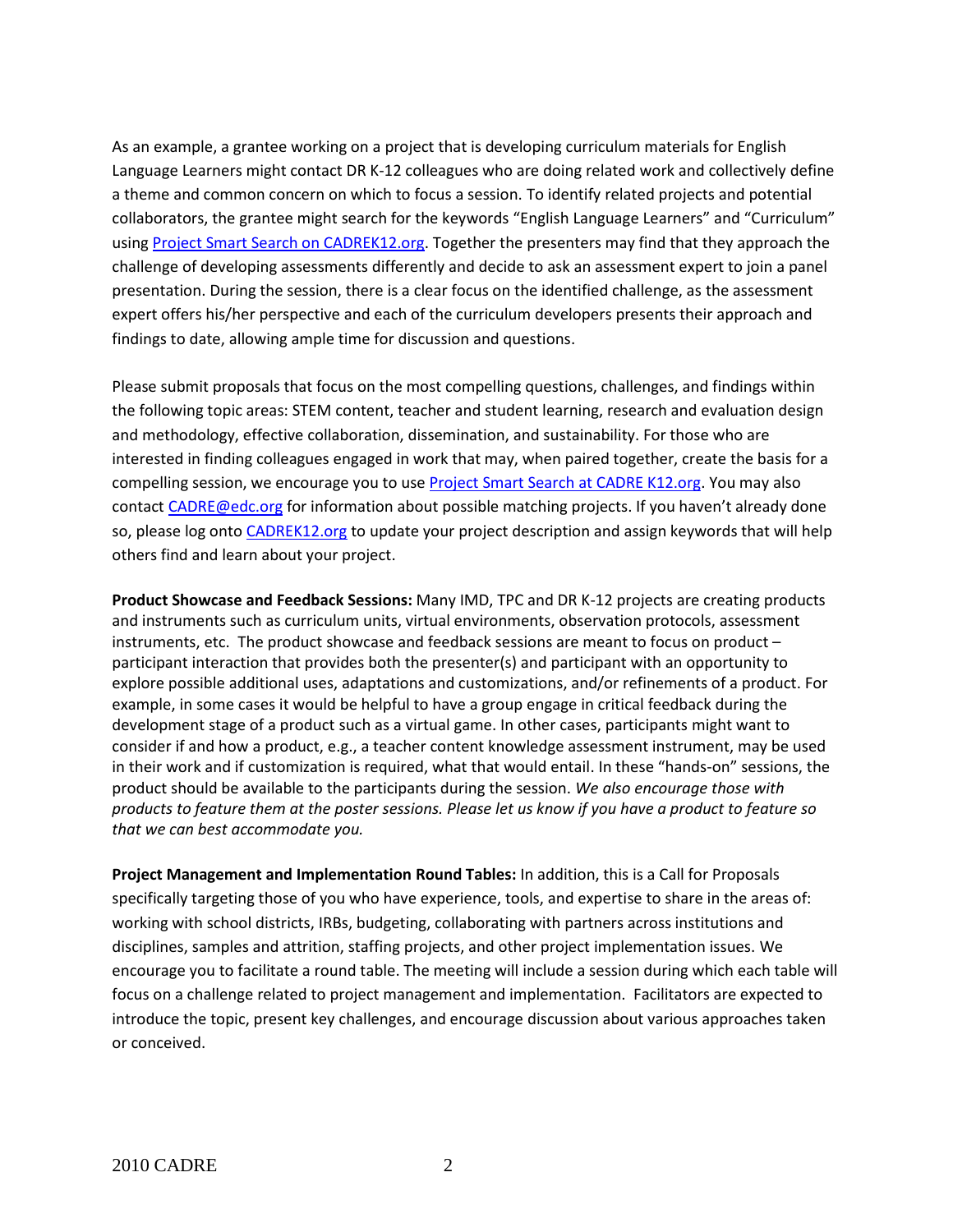#### **Proposal Submission Instructions**

Please [submit](http://www.surveymonkey.com/s/QZCGFGD) your proposal online by October 5, 2010. Since you will not be able to return to the site and edit your submission, you may want to prepare all the information in advance using th[e attached](http://www.cadrek12.org/sites/default/files/2010%20DR%20K-12%20PI%20Meeting%20Session%20Proposal%20Template.pdf)  [template.](http://www.cadrek12.org/sites/default/files/2010%20DR%20K-12%20PI%20Meeting%20Session%20Proposal%20Template.pdf)

#### **Proposals Should Include:**

- Presenter(s) information (Name, organization, contact information, project title)
- Session title
- Content area(s) of STEM
- Topic or product
- Question, issue, or challenge that is the primary focus of the session
- Session summary (limited to 25 words)
- Session description (limited to 500 words, no graphics; include the objectives and structure of the session)
- Session format (Panels, Presentations, or Structured Abstract Sessions; Product Showcase and Feedback Sessions; Round Tables)

**Presenters:** Lead presenters must be grantees invited to the 2010 DR K-12 PI meeting. (The current list of invitees is available [here.](http://cadrek12.org/sites/default/files/2010%20DR%20K-12%20PI%20Meeting%20Invited%20Projects.pdf)) Each presenter is allowed to lead only one session, but may be a copresenter on more than one session. Please complete the information section for all the presenters and indicate who will be the main contact.

**Review Process:** Proposals will be reviewed using the following criteria, and the session contact person will be notified by mid-October if their session is chosen for inclusion in the meeting.

Criteria for selection:

- Collaboration that provides multiple perspectives and examples of a theme, approaches to a challenge, and/or responses to a question
- Consideration of compelling questions, issues, challenges, and findings that might inform the work of PIs on other projects.
- Plan to share instruments, tools, or other products with the intent of soliciting feedback
- Complete and clear proposal
- Plan for participation interaction and active engagement in the presentation
- Contribute to a diverse (in terms of content, participants, and structure) and substantive meeting

#### **Additional Information**

Scheduling: All concurrent sessions will be scheduled for two hours on either December 2<sup>nd</sup> or 3<sup>rd</sup>. If you would like to make a special scheduling request (if, for instance, you are not available to present at a particular time or would like a shorter or longer session), please contact us directly.